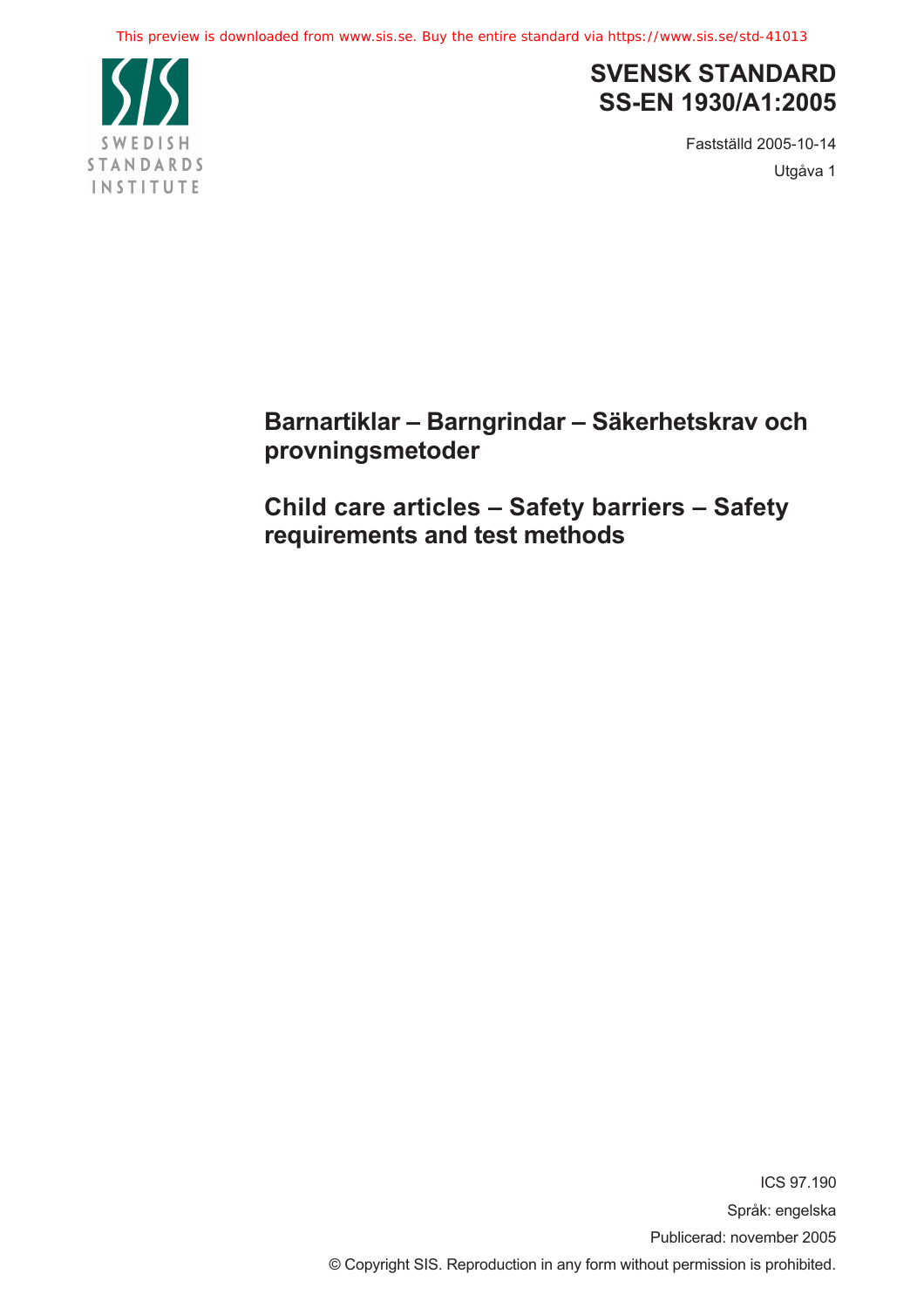Europastandarden EN 1930:2000/A1:2005 gäller som svensk standard. Detta dokument innehåller den officiella engelska versionen av EN 1930:2000/A1:2005.

The European Standard EN 1930:2000/A1:2005 has the status of a Swedish Standard. This document contains the official English version of EN 1930:2000/A1:2005.

Upplysningar om **sakinnehållet** i standarden lämnas av SIS, Swedish Standards Institute, telefon 08 - 555 520 00.

Standarder kan beställas hos SIS Förlag AB som även lämnar **allmänna upplysningar** om svensk och utländsk standard. *Postadress*: SIS Förlag AB, 118 80 STOCKHOLM *Telefon*: 08 - 555 523 10. *Telefax*: 08 - 555 523 11 *E-post*: sis.sales@sis.se. *Internet*: www.sis.se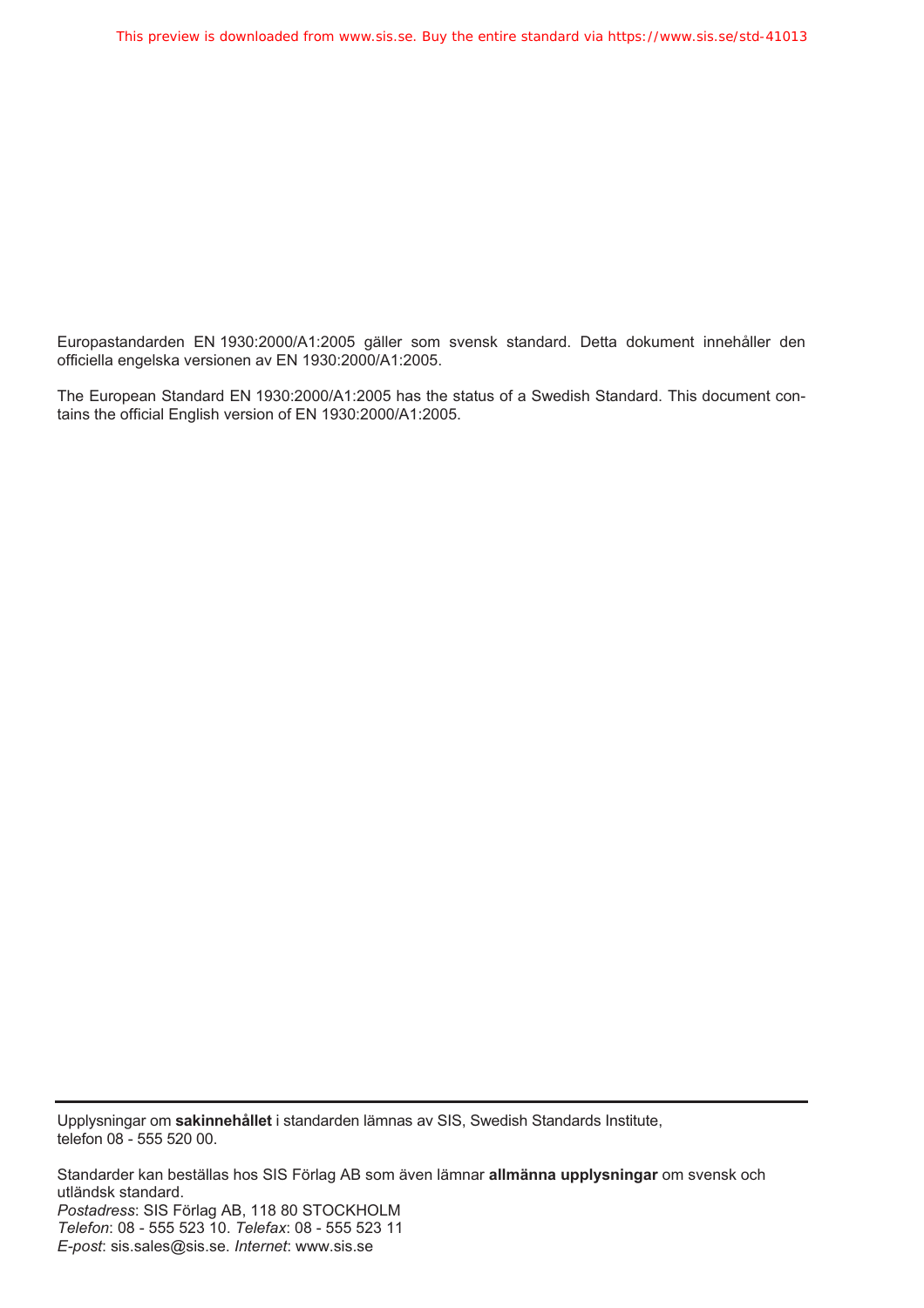# EUROPEAN STANDARD NORME EUROPÉENNE EUROPÄISCHE NORM

# **EN 1930:2000/A1**

October 2005

ICS 97.190

English Version

### Child care articles - Safety barriers - Safety requirements and test methods

Articles de puériculture - Barrières de sécurité - Exigences de sécurité et méthodes d'essai

Artikel für Säuglinge und Kleinkinder - Kinderschutzgitter - Sicherheitstechnische Anforderungen und Prüfverfahren

This amendment A1 modifies the European Standard EN 1930:2000; it was approved by CEN on 11 August 2005.

CEN members are bound to comply with the CEN/CENELEC Internal Regulations which stipulate the conditions for inclusion of this amendment into the relevant national standard without any alteration. Up-to-date lists and bibliographical references concerning such national standards may be obtained on application to the Central Secretariat or to any CEN member.

This amendment exists in three official versions (English, French, German). A version in any other language made by translation under the responsibility of a CEN member into its own language and notified to the Central Secretariat has the same status as the official versions.

CEN members are the national standards bodies of Austria, Belgium, Cyprus, Czech Republic, Denmark, Estonia, Finland, France, Germany, Greece, Hungary, Iceland, Ireland, Italy, Latvia, Lithuania, Luxembourg, Malta, Netherlands, Norway, Poland, Portugal, Slovakia, Slovenia, Spain, Sweden, Switzerland and United Kingdom.



EUROPEAN COMMITTEE FOR STANDARDIZATION COMITÉ EUROPÉEN DE NORMALISATION EUROPÄISCHES KOMITEE FÜR NORMUNG

**Management Centre: rue de Stassart, 36 B-1050 Brussels**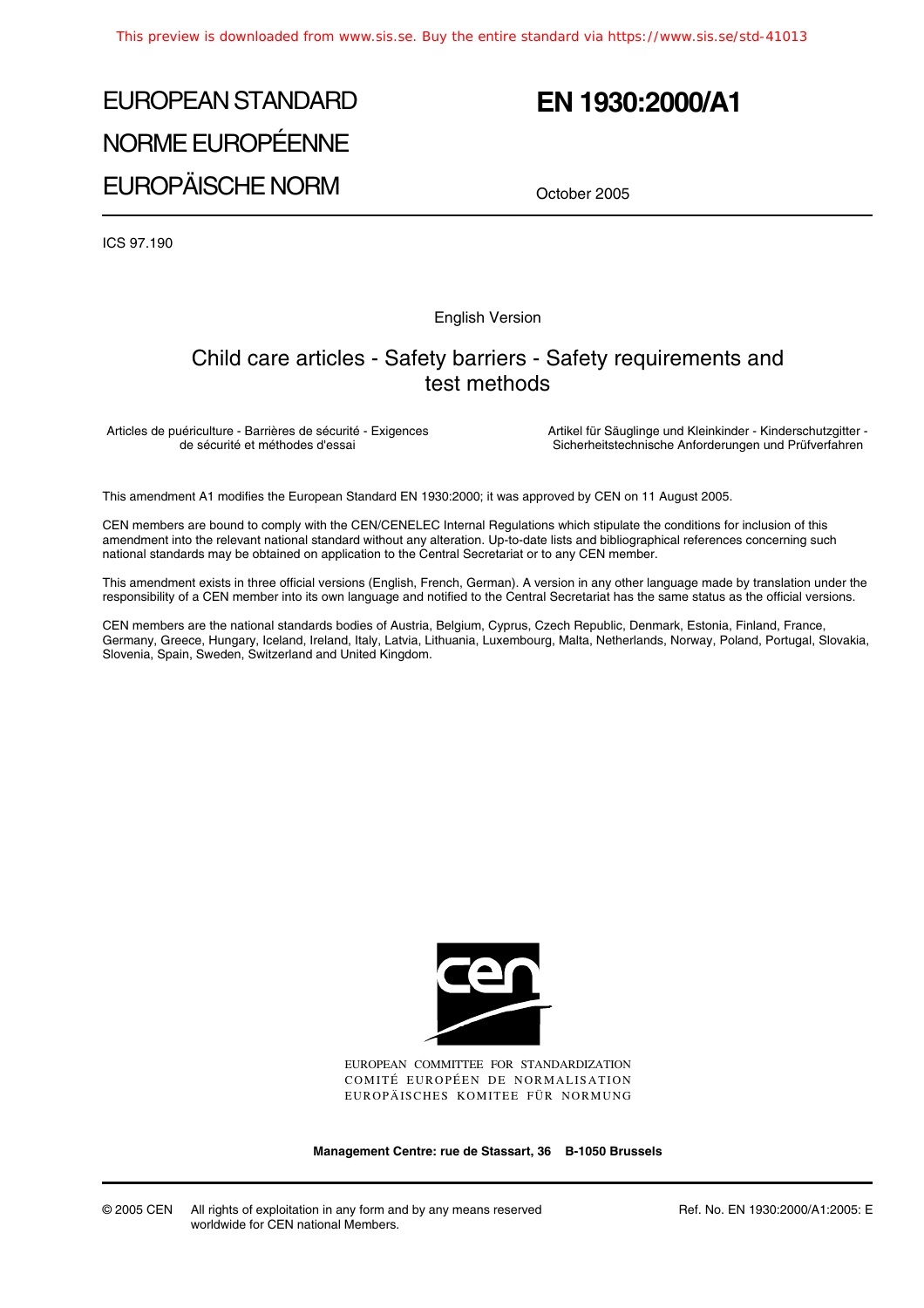### **Foreword**

This European Standard (EN 1930:2000/A1:2005) has been prepared by Technical Committee CEN/TC 252 "Child use and care articles", the secretariat of which is held by AFNOR.

This Amendment to the European Standard EN 1930:2005 shall be given the status of a national standard, either by publication of an identical text or by endorsement, at the latest by April 2006, and conflicting national standards shall be withdrawn at the latest by April 2006.

According to the CEN/CENELEC Internal Regulations, the national standards organizations of the following countries are bound to implement this European Standard: Austria, Belgium, Cyprus, Czech Republic, Denmark, Estonia, Finland, France, Germany, Greece, Hungary, Iceland, Ireland, Italy, Latvia, Lithuania, Luxembourg, Malta, Netherlands, Norway, Poland, Portugal, Slovakia, Slovenia, Spain, Sweden, Switzerland and United Kingdom.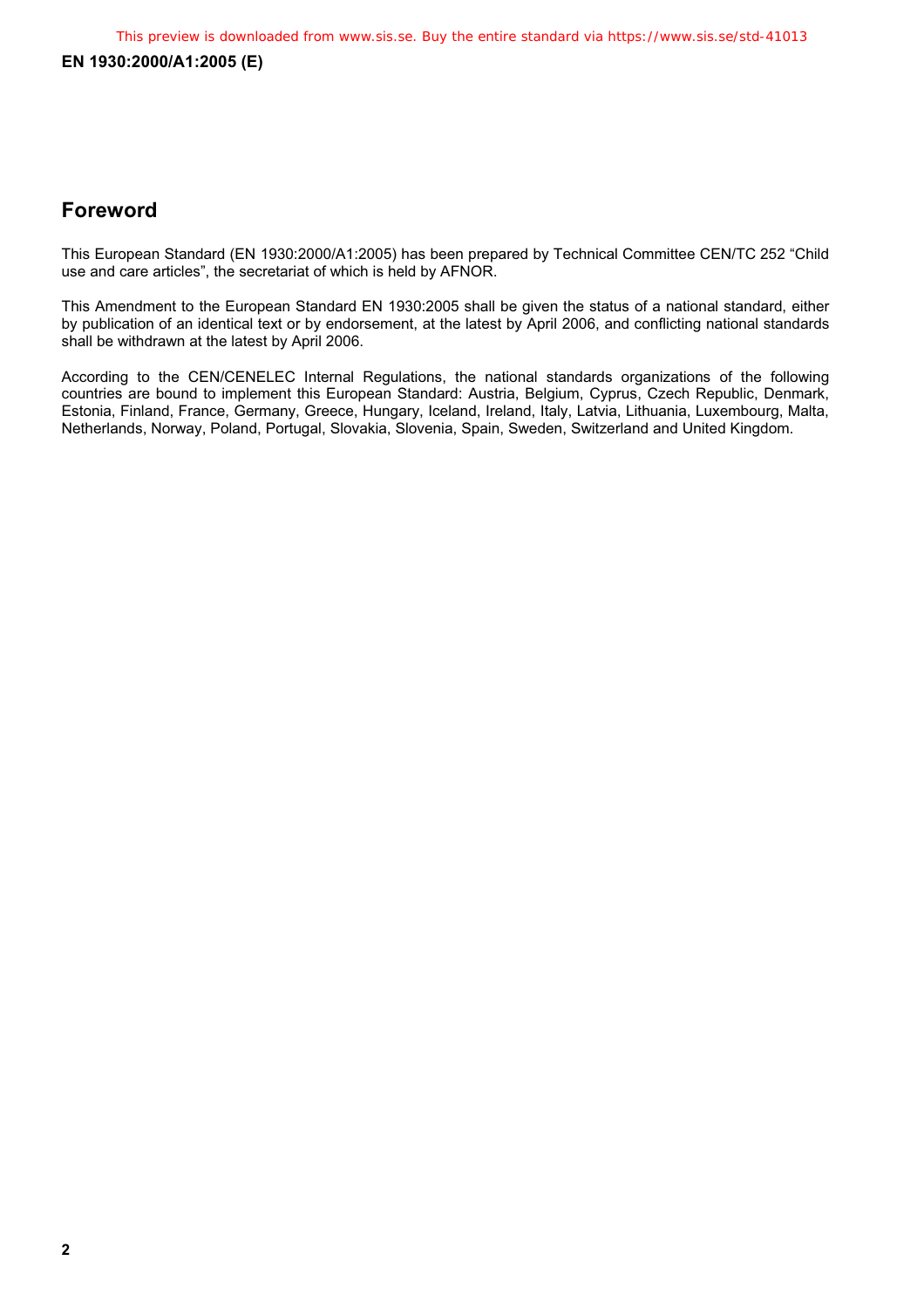**EN 1930:2000/A1:2005 (E)** 

#### **6.9 Footholds**

Replace the whole of 6.9 by the following:

#### **6.9.1 Requirements**

There shall be no footholds on rigid components when tested in accordance with 6.9.4.

Where there is a rigid structure obscured/covered by a flexible material there shall be no footholds when tested in accordance with 6.9.4.5.

#### **6.9.2 Test equipment (Templates)**

A strip of 10 mm thick transparent material cut to the shape as shown in Figure 3, marked on one face with the pattern as shown.

The sides of the template shall be square to the faces. All edges and corners shall be left as machined without any radius.

#### Dimensions in millimetres



#### **Key**

1 Triangular cells plotted on a 5 x 5 grid

#### **Figure 3 — Template for foothold test (example of left hand template)**

Two templates are required to provide a left and right hand template. The markings shown in the Figure 3 are on the bottom face of each template to avoid parallax errors.

#### **6.9.3 Determination of a foothold**

#### **6.9.3.1 Continuous structure**

A foothold exists on a continuous structure if four triangles marked on the template are completely obscured by the structure being checked. These four triangles shall have at least one side in common with another of the triangles, see Figure 4 below.